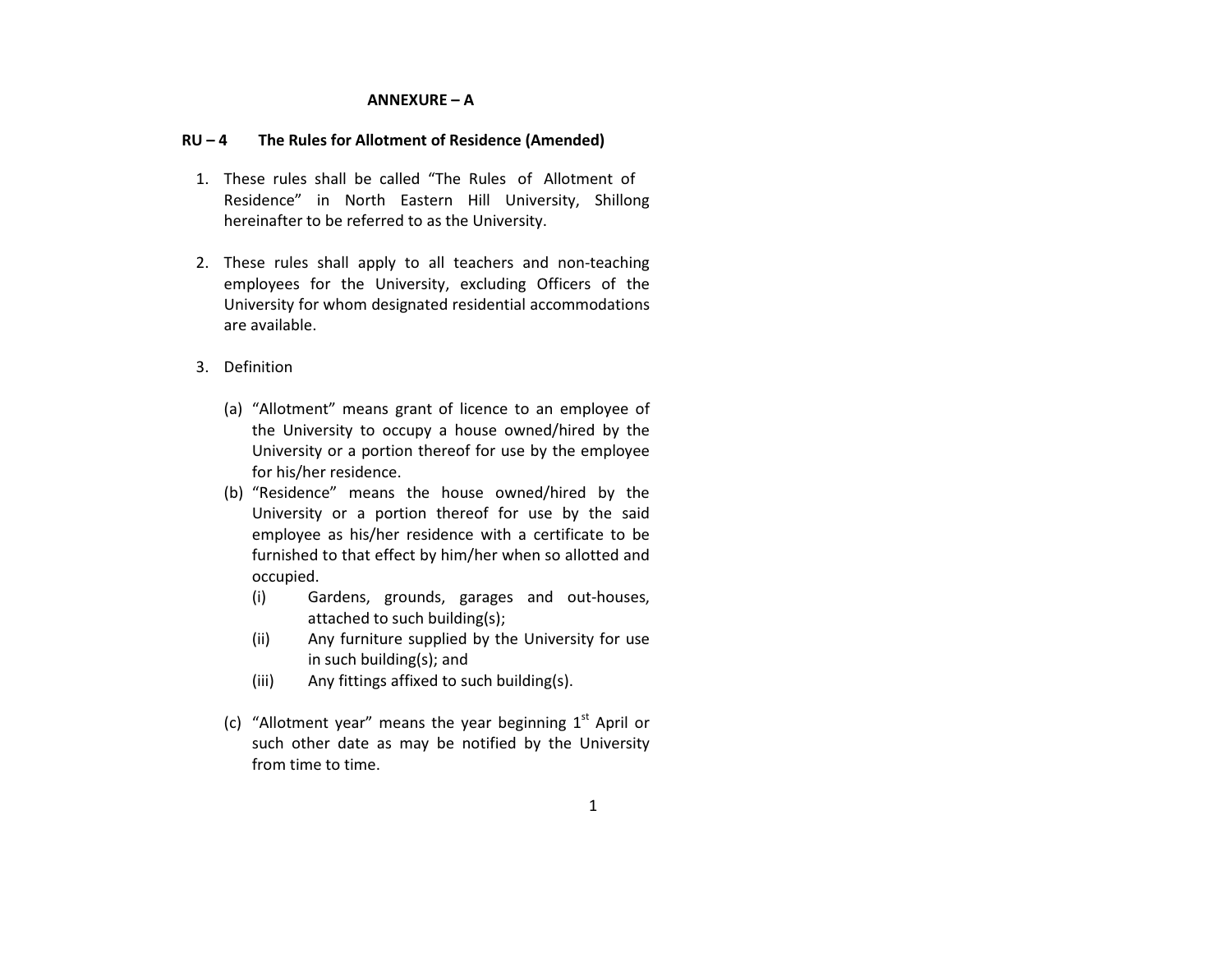- (d) "Salary" for the purpose of determining eligibility for a type of residence shall be the Basic Pay.
- (e) "Emoluments" for purpose of recovery of license fee shall include pay and such allowances as may be decided by the Govt. of India from time to time for the purpose. However, in the case of a University employee under suspension, who is in receipt of a subsistence allowance,the amount of the said allowance shall be considered as emolument.

Provided that if, such University employee is subsequently allowed to draw full pay for the period of suspension, the difference between the license fee(s) recovered on the basis of the subsistence allowance and the emoluments ultimately drawn shall be recovered from him/her upon revocation of such suspension order.

- (f) "Family" means the wife or the husband, and children, step-children, legally adopted children, parents or parents-in-laws, and dependent brothers & sisters.
- (g) "Allotment Seniority" of an employee means station seniority in relation to the type of residence to which he/she is eligible (at the beginning of an allotment year) by seniority in a particular place of continuous posting of the employee, employed on a regular basis.

Provided that where the date of seniority of two or more employees is the same, seniority amongst them shall be determined by the basic pay of the employees, i.e. employee in receipt of higher pay shall take precedence over the employee drawing lower pay. Where the pay is equal seniority amongst them for the purpose of allotment of residence shall be determined by seniority in age.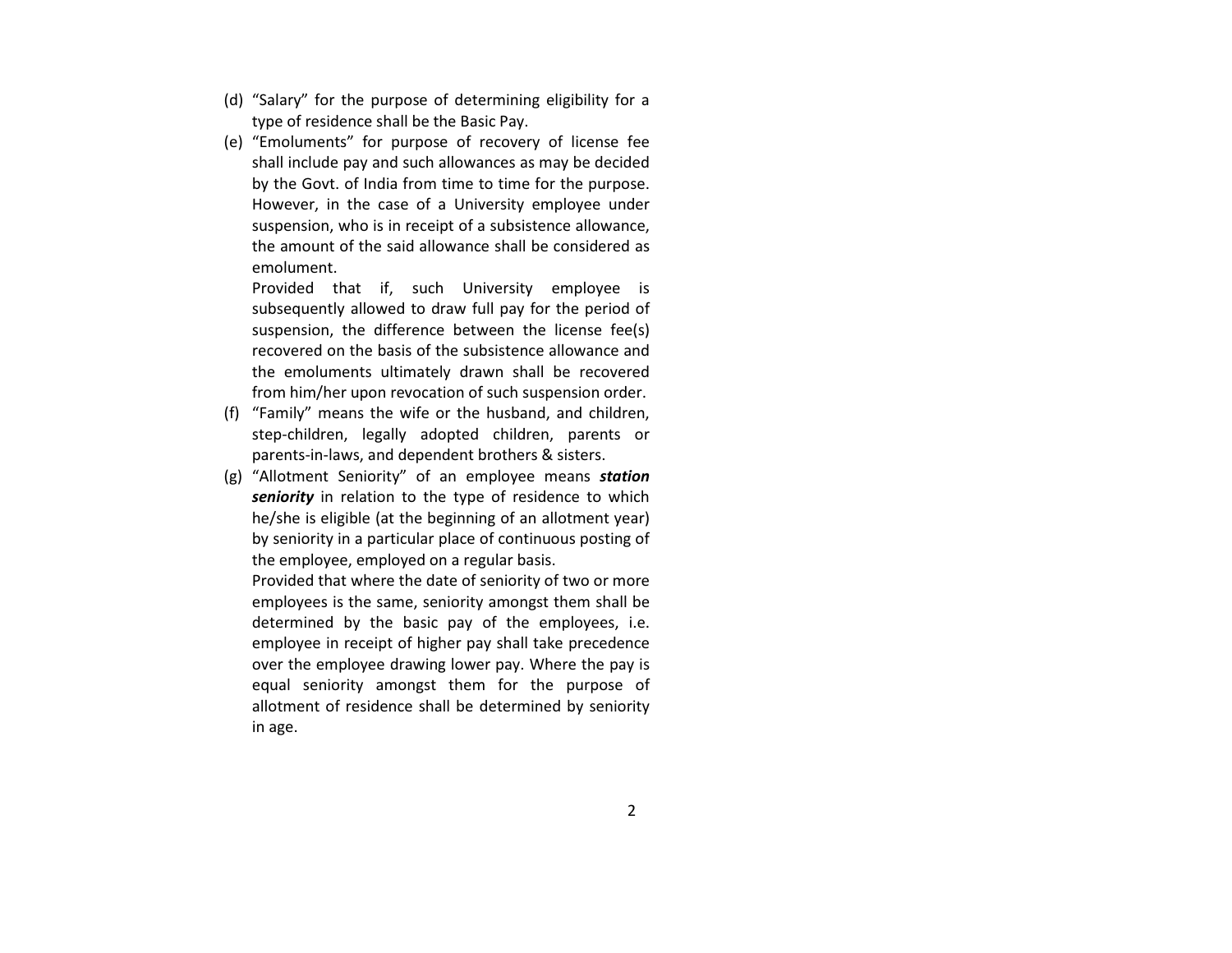Provided further that an employee of higher entitlement for University residence (types) will have entitlement for immediate lower type also. But in case of opting on his or her own for such residence, he/she will be debarred for usual entitlement for two consecutive years.

- (h) "License Fee" shall mean the sum of money payable to the University, monthly on account of the residence allotted to the employee.
- (i) "Subletting" shall mean sharing of residence by the allottee with another employee of the University with or without payment of license fees by such other person. (Provided that any sharing ofaccommodation by an allottee with close-relations shall not deem to be sub-letting. Sub-letting in no case shallbe on the basis of payment of rent).
- (j) "Temporary Transfer" shall mean a transfer, which involves absence from the University campus(es) for a period allowed by the University.
- (k) "Type" means a residence as defined by the University on the basis of size of plinth area, to which an employee is entitled.
- (l) Residence Allotment Committee' (RAC) shall mean a Committee to consider allotment of residence.
- (m) "Routine Maintenance" means such periodic maintenance like, whitewashing/painting, checking of water, electricity and sewage systems of the University residences as per Govt. of India norms, and verified by the Estate and representatives of NEHUTA and NEHUNSA, before allotment.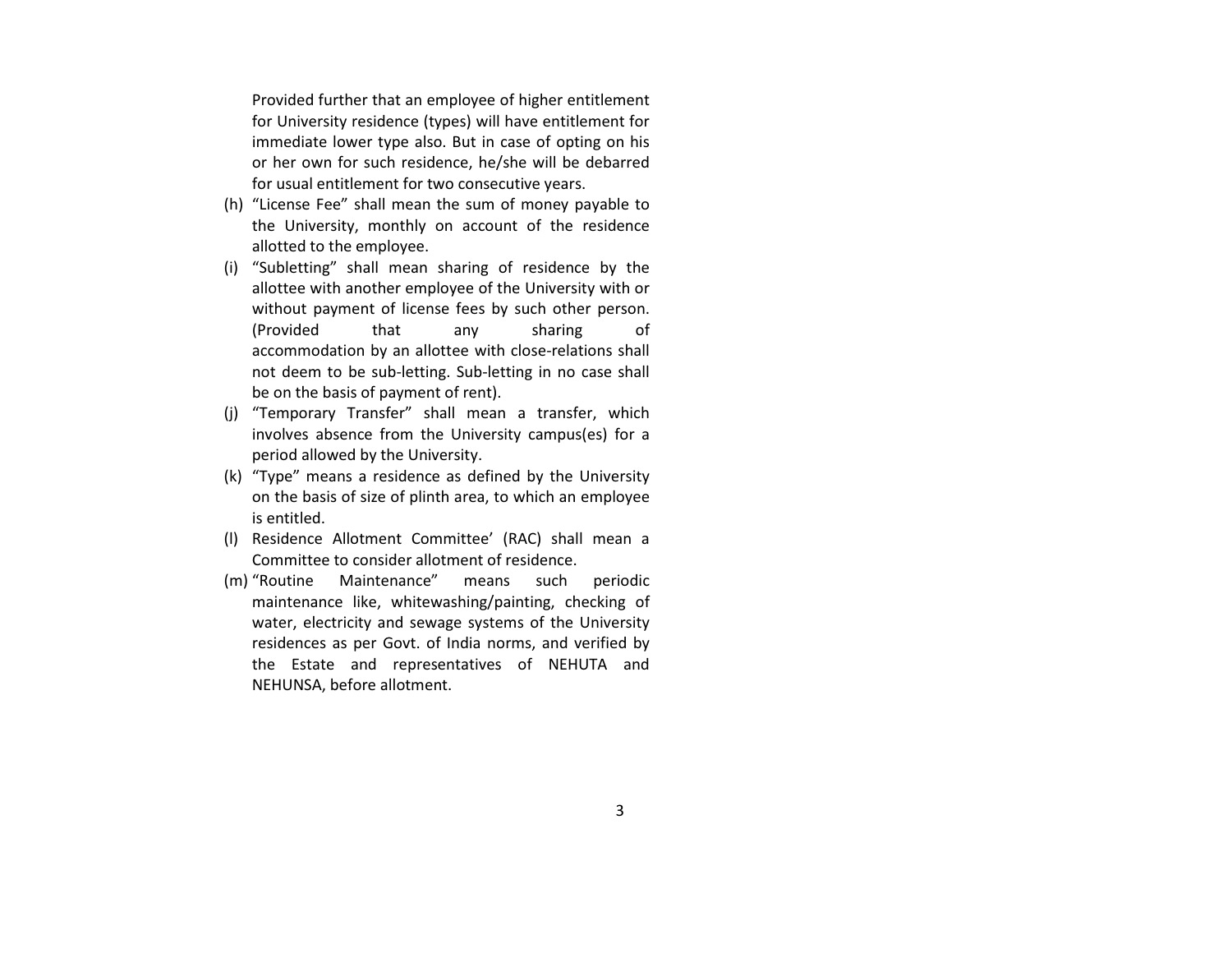- 3.Residence Allotment Committee shall consist of the following:
	- (i)A nominee of the Vice-Chancellor Chairman
	- (ii)Registrar Member
	- (iii) Adviser, Constructions/ Member Univ.Engineer/nominee
	- (iv)President, NEHUTA Member
	- (v)General Secretary, NEHUTA Member
	- Member (vi)President, NEHUNSA
	- (vii)General Secretary, NEHUNSA Member
	- (viii)Finance Officer/Nominee Member
	- (ix)DR/Asstt. Registrar (Estate) (Convener)

## Note:

- (1) Four members shall constitute the quorum.
- (2) The Committee shall meet as and when necessary.
- (i) Meeting of the R.A.C. shall be conducted as per provision of conducting other meetings in the University as per Regulation RA.3; provided further that clause RA 3.(8) shall not apply.
- (ii) The convener of the committee shall notify the "allotment seniority" list of employees for purpose of house allotment in the various grades in April each year. He shall also maintain the record of vacant residences and convene the meeting of the RAC in consultation with the Chairman.
- (iii)The Committee shall allot the vacant residences.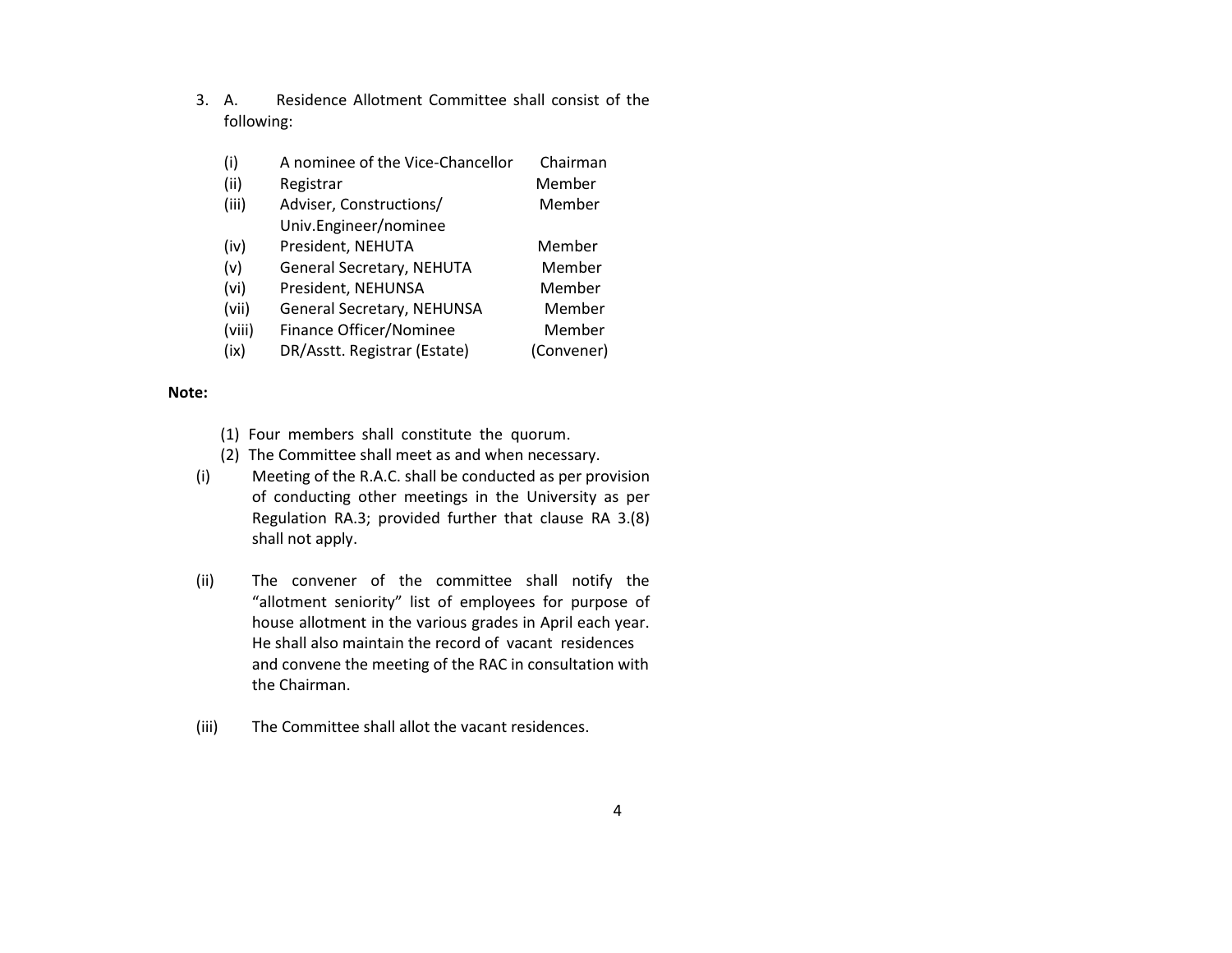#### 4. CLASSIFICATION OF RESIDENCE:

The University residences are classified into the following types for non-teaching staff.

| Type | Pay Range    | <b>Size of Residence</b> |  |
|------|--------------|--------------------------|--|
|      | 2550-3049    | 50-59.9 2m               |  |
| Ш    | 3050-5499    | 60-69.9 2m               |  |
| Ш    | 5500-7999    | 70-99.92 2m              |  |
| IV   | 8000-11,999  | 100-134.9 2m             |  |
| v    | 12000-18,399 | 135-171.9 2m             |  |
| V(b) | 18400        | $1722m.+$                |  |
|      |              |                          |  |

ii. L Type for Lecturer P Type for Reader & Professor Note: As per the existing policy of the University, eligibility of employees for University residences will be within the designated residences constructed for teachers (as defined in Statutes), ministerial staffs/officers and Statutory Officers of the University.

### 5. APPLICATION FOR ALLOTMENT

An employee whose turn for allotment of residence is due, shall be asked by the University to apply in the prescribed form as per (Appendix. I).

Unless otherwise provided in these rules, the allotment of residence falling vacant shall be made by the RAC at the earliest opportunity and after routine maintenance is completed.

### 6. ALLOTMENT OF RESIDENCE:

(i) Allotment shall be made strictly according to the "Allotment seniority" subject to reservation of 22.5%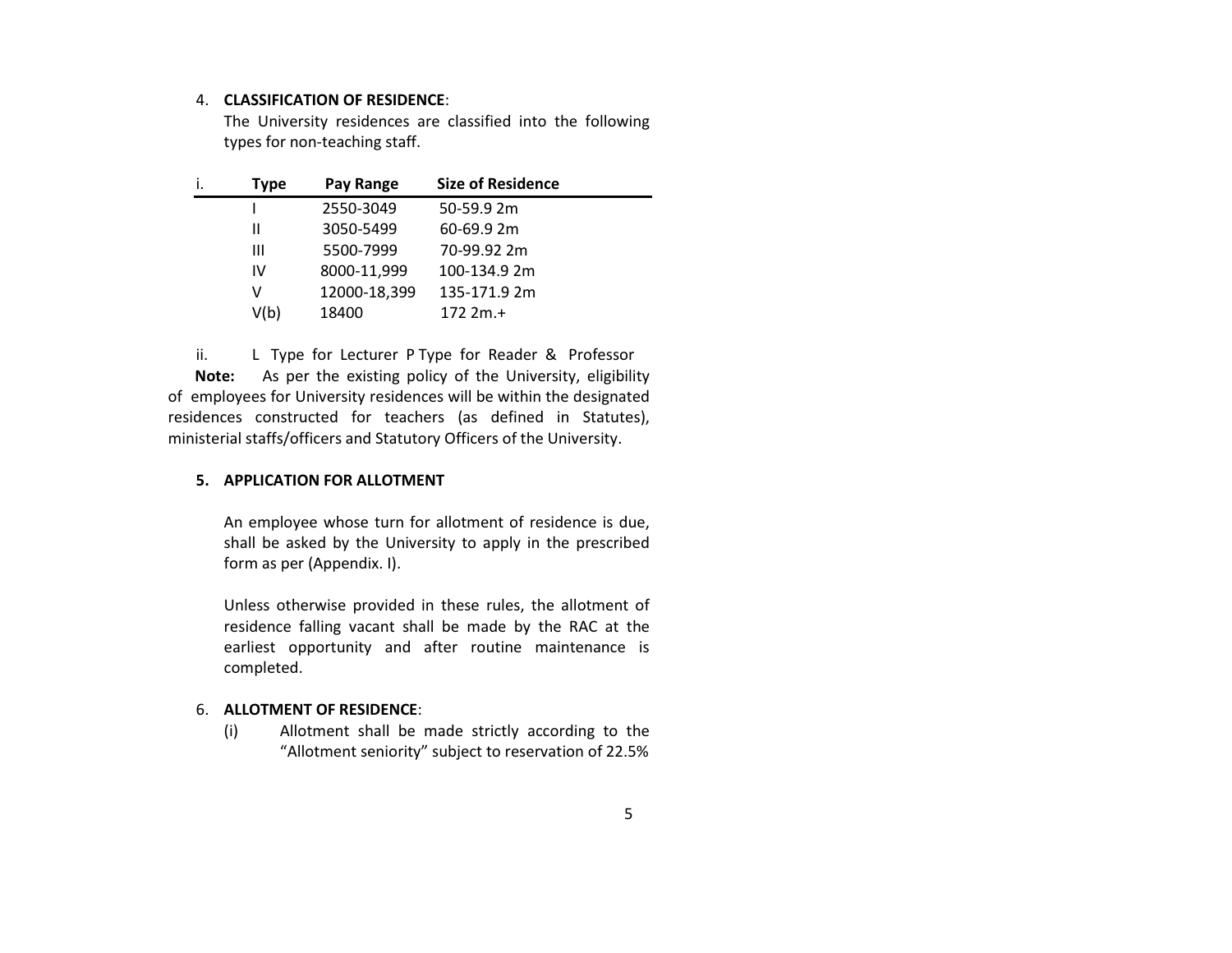of the available residences for allotment to SC/ST categories for which a roster system may be maintained for the purpose for different type of residences as per clause 5 of these Rules.

- (ii) No employee shall ordinarily be allotted a residence of higher entitlement. However, an employee may be considered for allotment of residence of the immediately lower type. If an employee, occupying a residence of lower type is allotted a residence of his/her entitlement and is unwilling to move to the residence of entitled class, for whatever reason, he/she will be required to intimate so in writing to the University and will remain ineligible for further allotment in entitled class for the next three(3) years.
- (iii) An employee, who is on an approved leave of absence may authorize a member of his family or another-employee, whose name shall be communicated to the administration before the allotment, to comply with the time limit prescribed for acceptance of allotment etc.
- (iv) If any employee fails to accept the allotment of residence within fifteen days or fails to take possession of the residence after acceptance within one month from the date of receipt of the letter of allotment, the allotment shall stand automatically cancelled and shall be deemed to have been forfeited by the allottee.
- (v) Once allotted a residence, if the employee declines the offer, the concerned employee can seek fresh allotment after lapse of one year from the date of declining the allotment and shall appear in allotment seniority for entitled class after such time-bar upon applying a fresh to the University.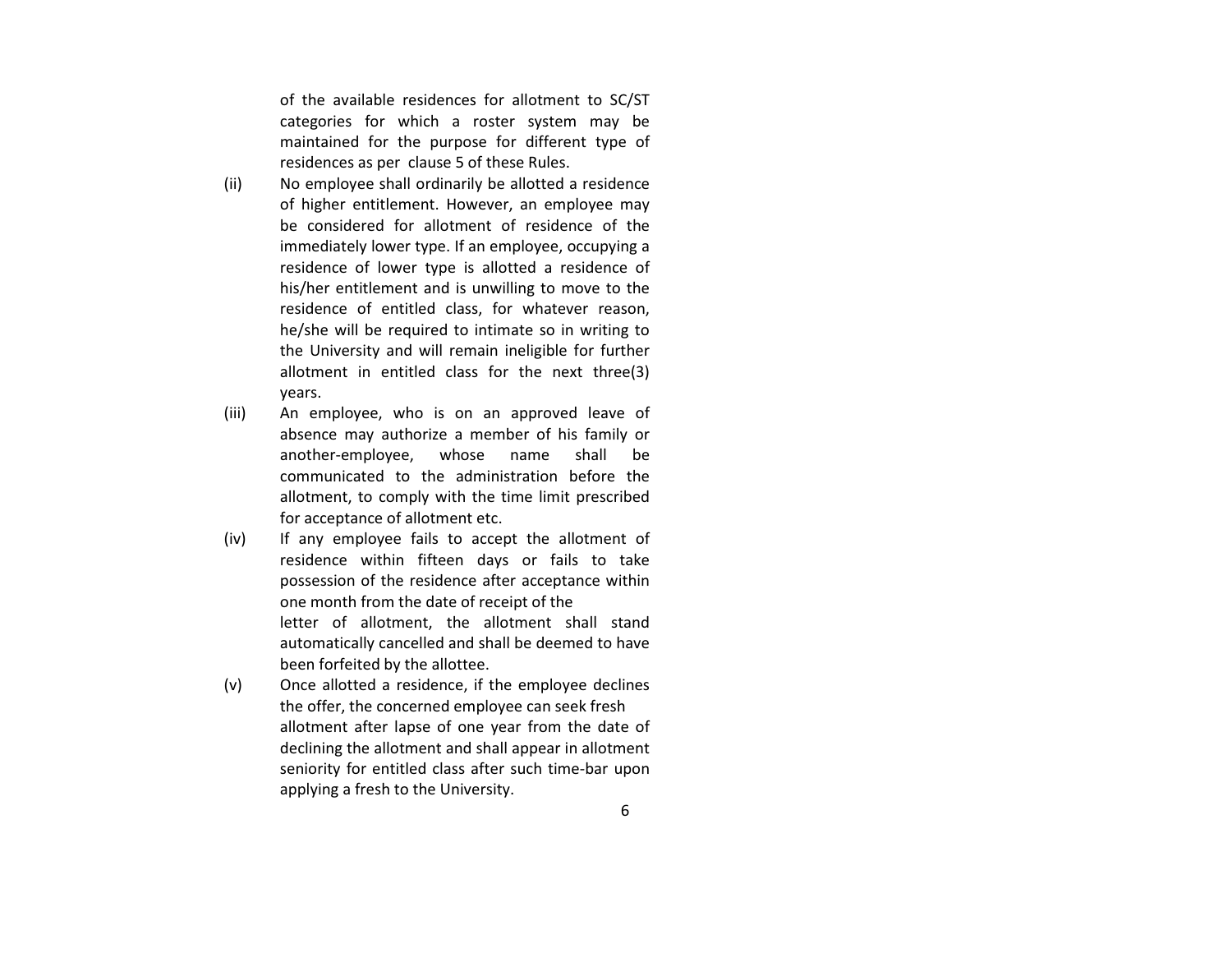## 7. SPECIAL CATEGORY/OUT TURN ALLOTMENT:

Allotment of "out of turn" residences on priority basis can be made to such employees whose presence in the University Campus is considered essential for management and supervision of University work and

building, maintenance of essential facilities, of employees advised on medical ground not to commute from the city, chairs which may fall under the following categories:

- (a) Specified member of the administrative and ministerial staff;
- (b) Specified members of health, sanitation and maintenance services;
- (c) Specified members of engineering, electricity and water services etc.;
- (d) Specified staffs for the maintenance of telephones, laboratories, library and halls of residences for students (hostels);
- (e) Categories of staff/teachers under medical advice as per GOI rules for the purpose:
- (f) Visiting Professors/Scholars; and
- (g) Incumbents of designated Chairs with obligations to provide residences by the University.

 The University may frame specific policy on out of turn allotment of residences of various type and categories, either by numbers or percentage of upper limit of such allotments, except for 7(e), subject to availability ofresidences. In the event of out of turn allotment, the entitled class residence being not available, the allottee can be offered the lower type who may be allotted the entitled typeof residence as and when the regular turn of the said employee comes. The Visiting Professor/Scholars may be accommodated in the designated residences under direct dispensation of the Vice-Chancellor, for which appropriate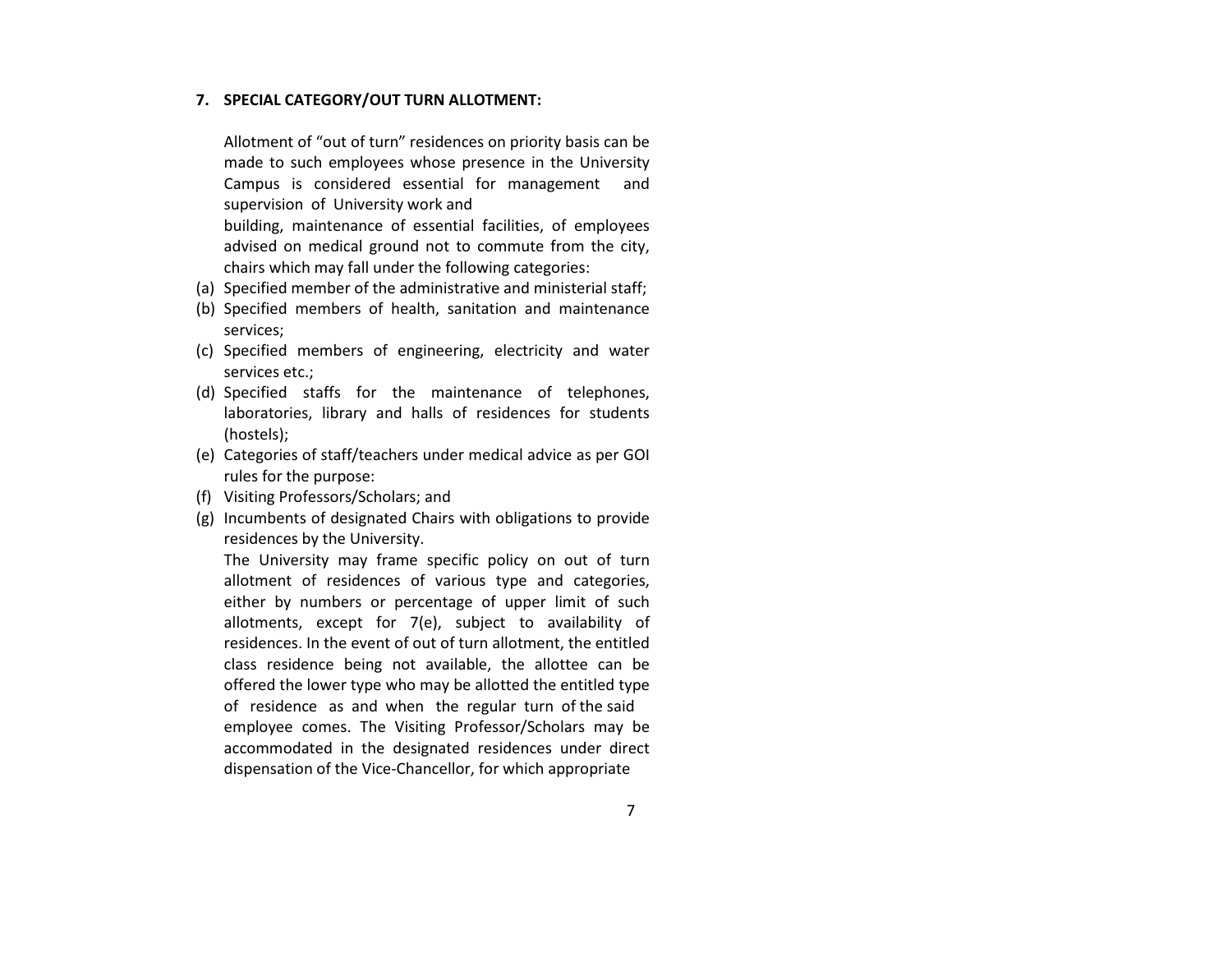Licence Fee etc may be decided by the Executive Council. Suitable residences can be ear-marked for category 7(g) of the allottees.

## 8. ELIGIBILITY OF HUSBAND AND WIFE

- (a) No employee shall be allotted a residence under these rules if the wife or husband of the employee, as the case may be, has already been allotted a residence. A fresh allotment can arise when the residence is surrendered simultaneously, provided that this sub-rule shall not apply where the husband and wife are residing in judicialseparation in pursuance of an order of the Court.
- (b) Where two employees in occupation of separate residence allotted under these rules marry each other, they shall within one month of the marriage surrender one of the residences, by exercise of a choice in writing. Continued occupation of residence will result in automatic cancellation of the allotment of one of the residences. Otherwise, the married employees will be liable to pay rent for one of the residences at the penal rate as specified by the GOI from time to time for the residence after the lapse of the grace period of one month.

Further, in the event of husband and wife both being public servants (one in NEHU, e.g.), one has to opt out of public housing allotment unless the place of work is than 8 Km. from the other's and appropriate GOI rules will apply.

(c) Where both husband and wife are employed in the University the entitlement of either of them to allotment of residence under these rules shall be considered independently provided the house surrendered by either of the spouses may be retained by the other in case both of them are in the same grade of eligibility (CL.4).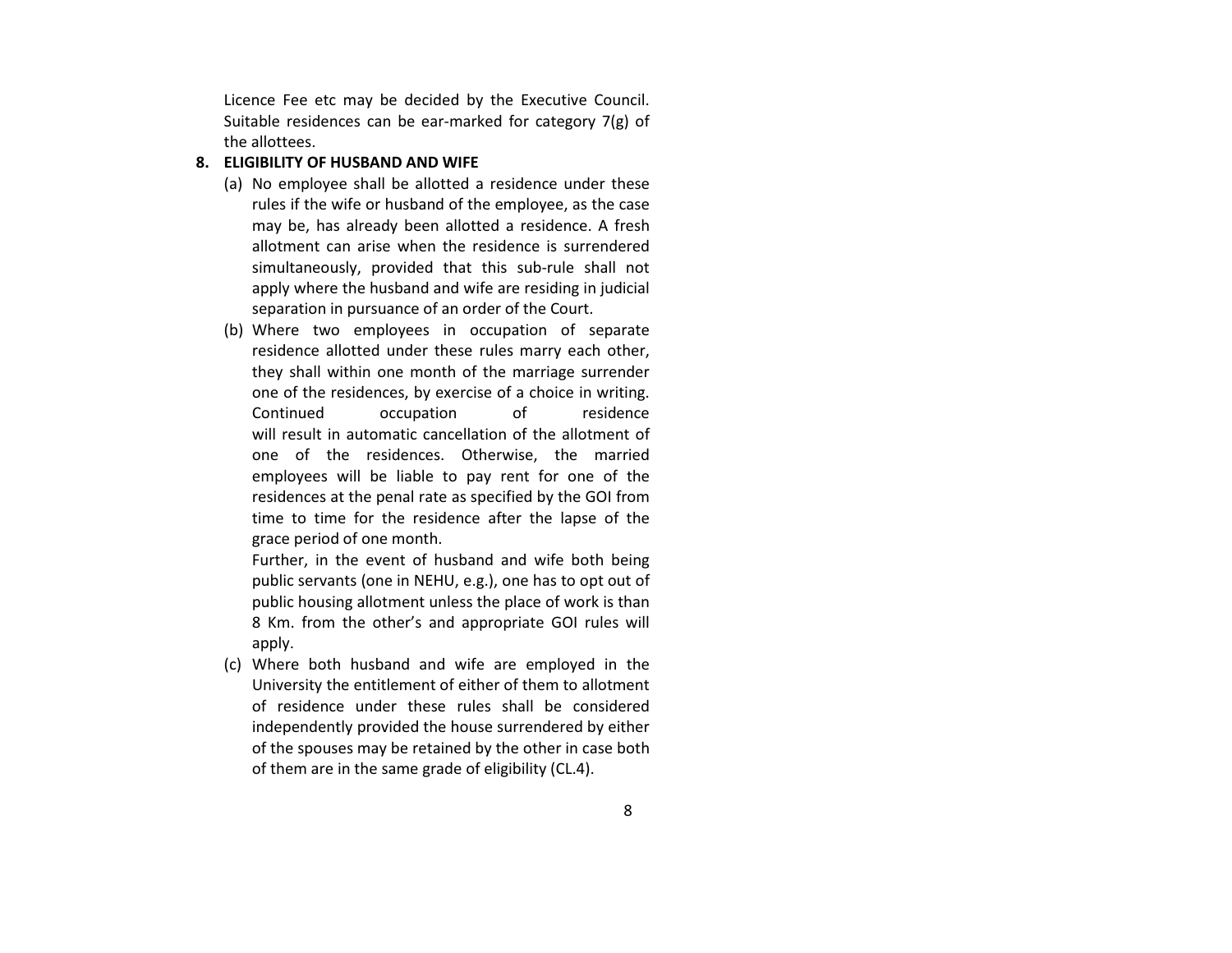# 9. PERIOD FOR WHICH ALLOTMENT SUBSISTS AND THE CONCESSIONAL PERIOD FOR FURTHER RETENTION OF **RESIDENCE**

(i)An allotment shall be effective from the date on which an allotment is accepted and shall continue in force, until an employee ceases to be in the service of the University or unless otherwise provided.+

(ii) A residence allotted to an employee may be retained as specified in Col. (i) of the table below for the period specified in the corresponding entry in Col.(2) thereof and payment of normal license fee in the event of any one of the following,provided that the residence is required for bonafide member of his/her family.

EVENTS

# PERMISSIBLE PERIOD FOR RETENTION OF THE RESIDENCE

Period of Leave sanctioned

- (a) Removal or 3 (three months) retirement from service and thereafter, at the penal or death of the allottee\* rate as specified by the GOI from time to time.
- (b) On leave i.e., Study Leave/Sabbatical leave/ but for use of the leave on medical member(s) his/her family only ground
- (c) EOL/Lien/Deputation/ 12 months exceeding foreign employment which the allottee shall

 have to pay an amount equivalent to 2 times the HRA admissible for the month preceding the actual period of EOL/Lien/ Deputation.

(d) Re-employment The period of re-employment.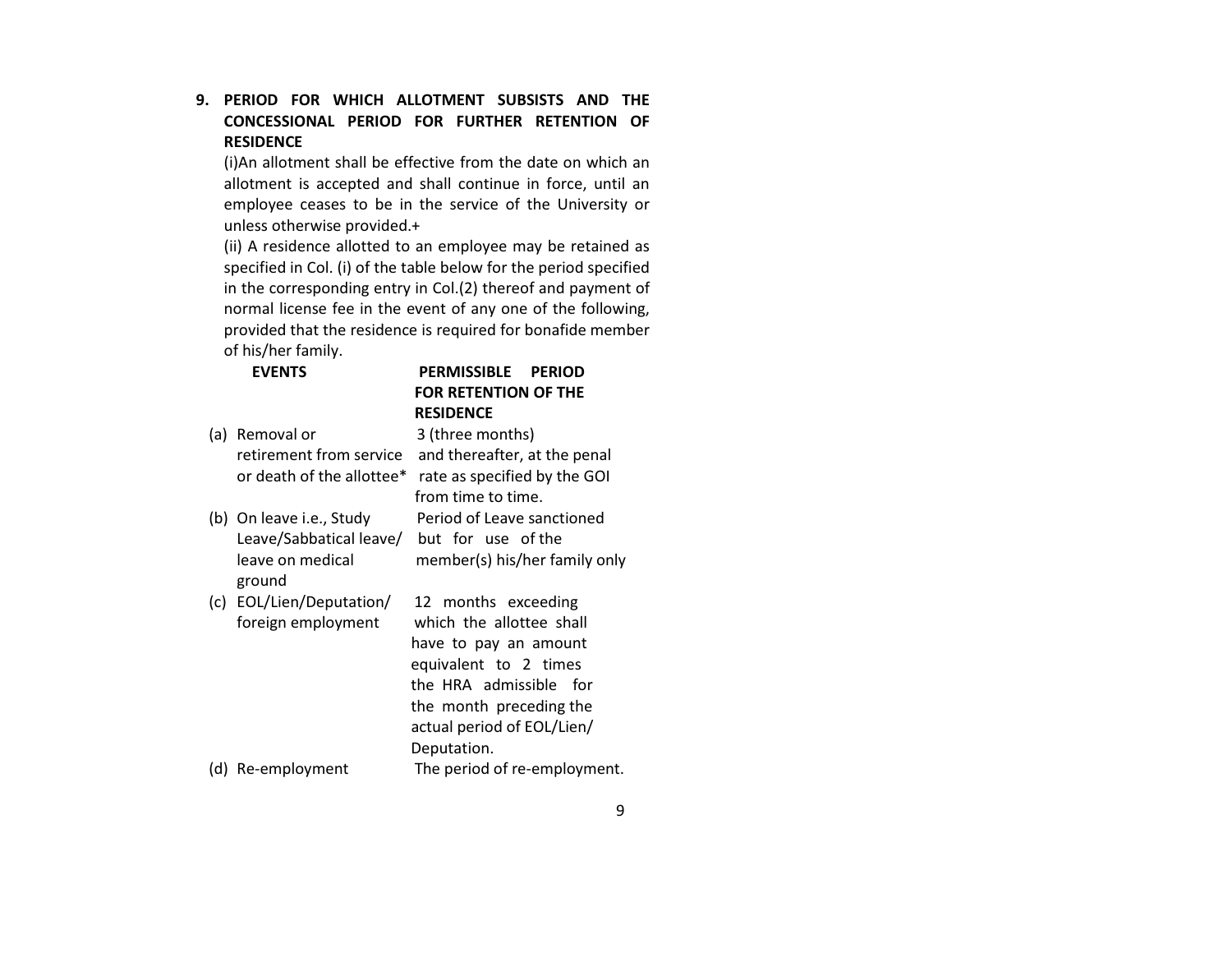\*On premature death of an allottee (in service), the retention of the allotted residence, on written request by the spouse or children of the deceased could be considered by RAC up to a maximum of normal retention period on sympathetic grounds as per GOI provisions on the matter. However, the spouse or close relations as specified in 3(f) will be required to pay monthly license fee for the residence.

NOTE (i) Where a residence is retained under sub-rule (ii) allotment shall be deemed cancelled on the expiry of admissible concession period, unless the employee resumes duty at the end of the leave period/ further permission for retention obtained from appropriate authority of the University.

(ii)Where an employee is on leave on medical grounds, without pay and allowances, and is allowed to retain his/her residence by virtue of the concession under sub-rule (ii), he/she shall pay the license fee for such residence every month; and wherever he/she fails to pay such license fee for more than twelve months the allotment shall automatically stand cancelled.

(iii)Re-employed employees shall be allowed to retain the accommodation allotted to them on payment of normal license fee for the residence. They will not be eligible for allotment of a higher type of accommodation.

## 10. PROVISION RELATING TO LICENCE FEE

(i)Where an allotment of residence or alternative residence has been accepted, the liability for license fee shall commence from the date of occupation or the  $31<sup>st</sup>$  day from the date of issue of the allotment order, whichever is earlier.

(ii) A quarterly list of allotment/occupation of residences may be furnished by the AR(Estate) to the NEHU Finance, for deduction of payment of house rent allowances plus license fee as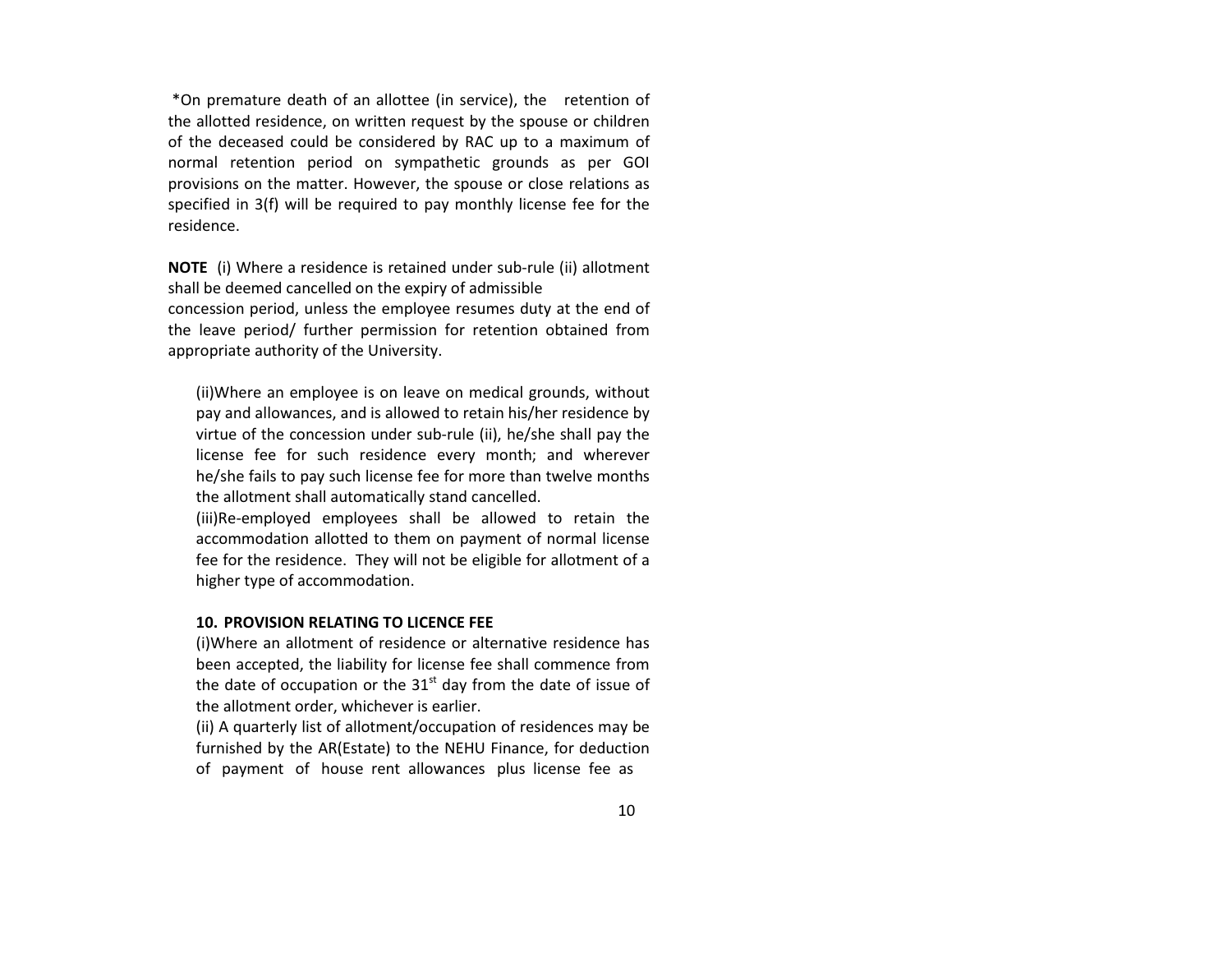applicable, from the salary of the allottee in the subsequent month. The same may apply on houses vacated by employees (allottees) on retirement or otherwise, so that appropriate records are available with NEHU Finance.

(iii)Where an employee, who is in occupation of a residence, is allotted another residence, the allotment of the former residence shall be deemed to be cancelled from the date of occupation of the new residence. He/She may, however, retain the former residence without payment of license fee for that day and the subsequent day for the purposes of shifting of the personal effects.

(iv)The license fee payable for residences shall be as prescribed by the Govt. of India from time to time; provided that license fee shall not be payable by teachers and those employees exempted from payment by specific policy of the University or any special order(s) to that effect.

## 11. PERSONAL LIABILITY OF THE EMPLOYEE FOR PAYMENT OF LICENCE FEE TILL THE RESIDENCE IS VACATED

The employee to whom a residence has been allotted shall be personally liable for payment of the license fee; water, electricity, conservancy charges, or such other charges that may become necessary for any damage beyond fair wear and tear caused thereto or to the furniture, fixtures or fittings of services provided therein by the University during the period for which the residence has been and remains allotted to him or where the allotment has been cancelled under any of the provisions. In these rules, until the residence along with the out houses/garages attached thereto have been vacated and full vacant possession thereof has been resorted to the University, the employee is fully and wholly liable to pay the specified license fee for such residence.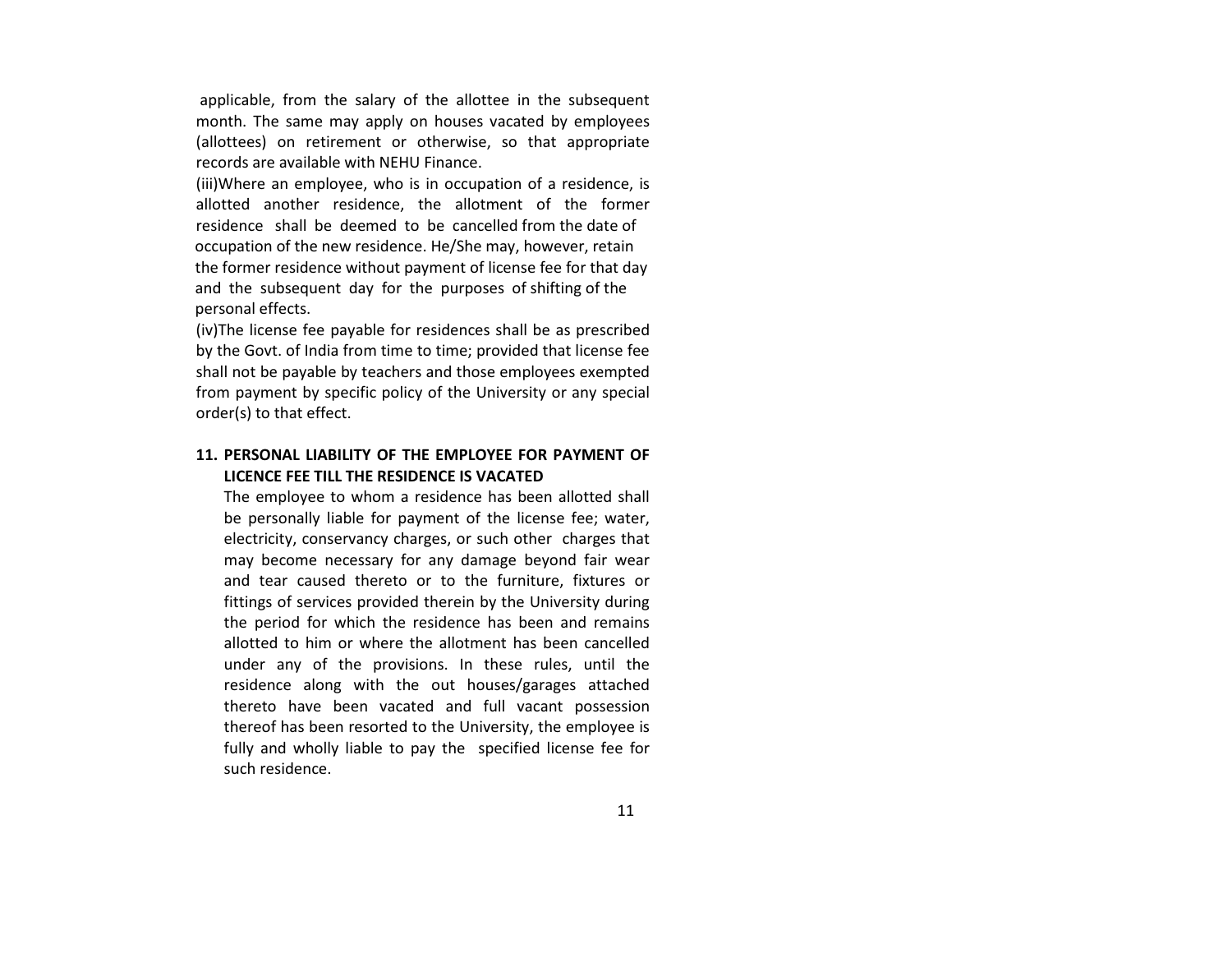### 12. SURRENDER OF AN ALLOTMENT AND PERIOD OF NOTICE

An allottee may at any time during his tenure to the residence allotted surrender the residence by giving one month's notice before the date of vacation of the residence. The allotment shall be deemed cancelled with effect from the date of expiry of notice. Such an allottee may become eligible for allotment of University residence on a fresh application after the lapse of one year bar  $(U/c 6(v))$ .

#### 13. CHANGE OF RESIDENCE

(i)An employee to whom a residence has been allotted under these rules may apply for a change to another residence of the same type or a residence of the type to which he/she is eligible subject to Cl. 5.

(ii)If an allottee fails to accept a change of residence offered to him/her within ten days of such offer or allotment, his/her request for the change will lapse.

(iii)Such change of residence can be done only once for the same type of residence.

(iv)An employee who changes university residence to undertake a responsibility of the University requiring a stay in earmarked accommodation of the University shall be allotted an accommodation on a priority basis on relinquishing the responsibility.

#### 14. MUTUAL EXCHANGE OF RESIDENCE

(Two) Employees to whom residences of the same type have been allotted under these rules may apply for permission to exchange the residences mutually, which may be granted by the RAC and the allotments are accordingly change.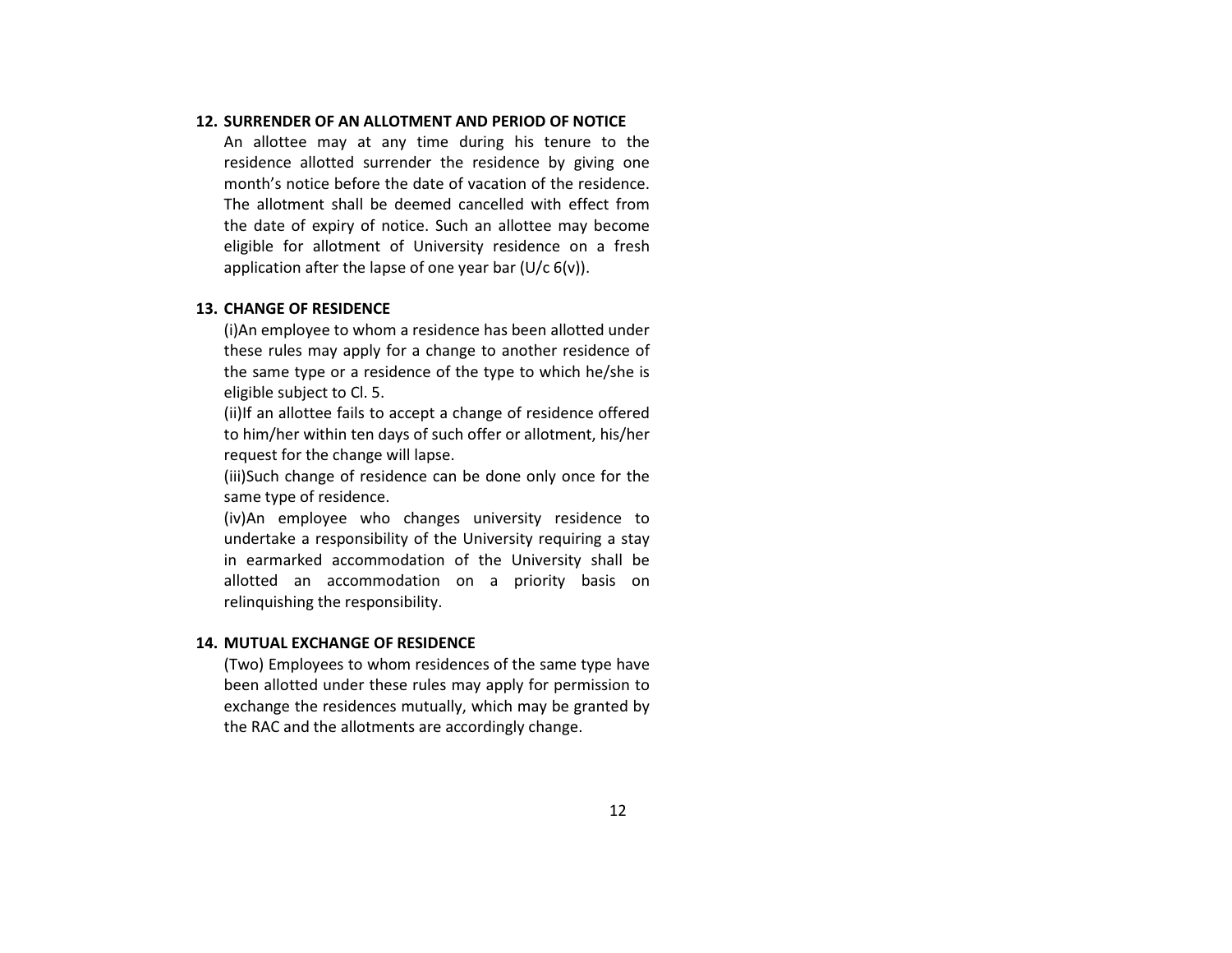#### 15. MAINTENANCE OF RESIDENCE

 (i)The allottee shall maintain the allotted residence and compound in a neat and clean condition.

(ii)The allottee shall not construct any unauthorized structure(s), in any part of the premises and not tamper with the existing structures or electricity and water connections or cut trees without permission of the University.

(iii)The allottee shall not use the residential quarters for purposes other than for which it is allotted nor use in any manner that may cause annoyance/nuisance to the neighbours. No poultry, piggery or cattle rearing are permitted in allotted University residences/premises.

(iv)The allottee on occupation/vacation of the residence should sign an inventory of furniture/fittings in the allotted residence provided by the University. The DR(Estate) will sign the inventory on behalf of the University and copy furnished to the allottee for future uses.

#### 16. SUB-LETTING AND SHARING OF RESIDENCES

No employee shall share the residence allotted to him or any of the outhouse attached thereto except with the employees of the University eligible for allotment of residences under these Rules with prior permission of the University. A formal report shall be made to the University by the allottee giving particulars of sharing the accommodation. The servant quarters, outhouse and garages may be used for the bonafide purposes only.

#### 17. CANCELLATION OF ALLOTMENT

(i)Any breach of the above rules will without prejudice to any disciplinary action, entail cancellation of allotment and in such case three months time will be given for vacating of the residence.